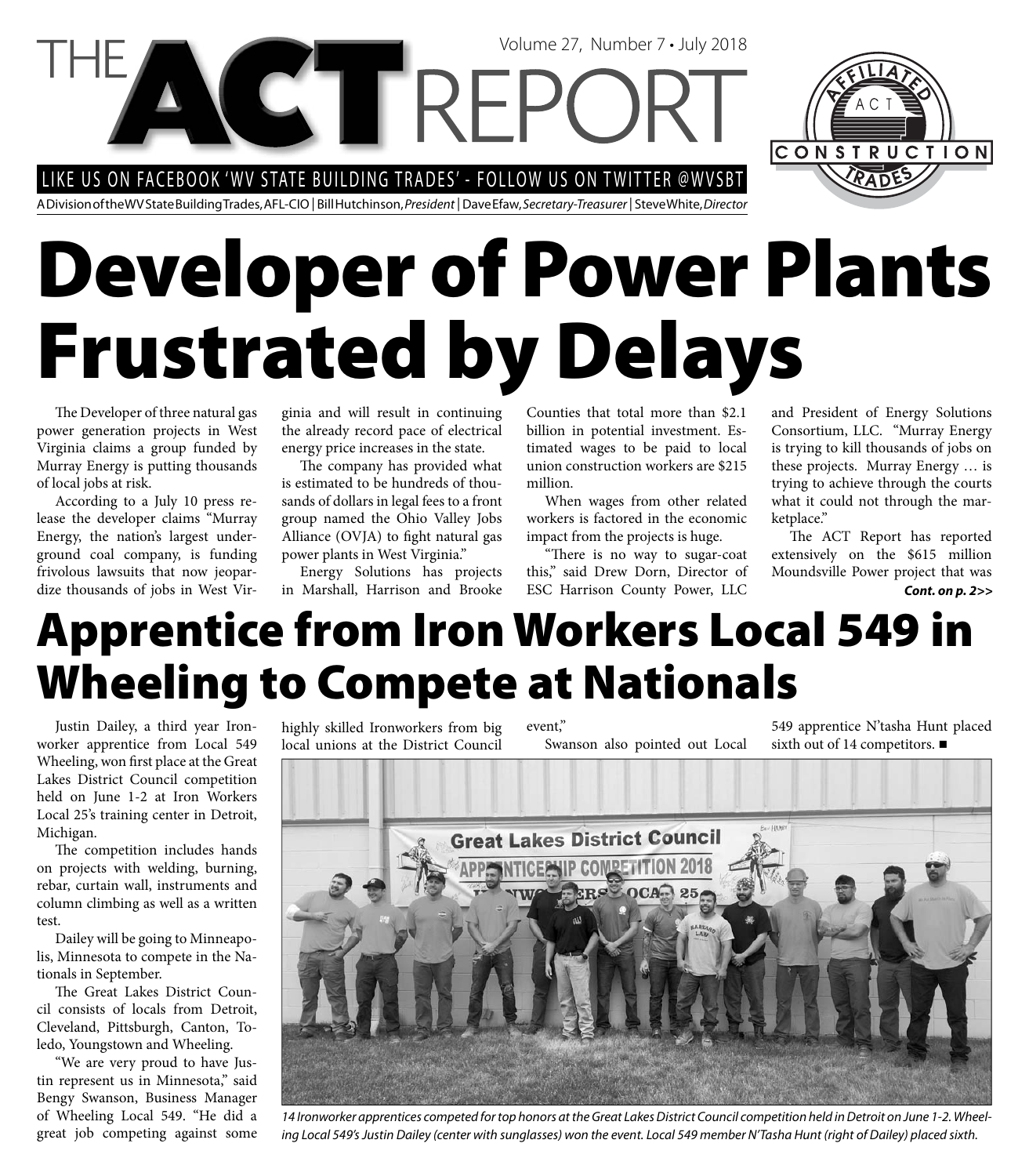## **Right-to-Work Court Ruling Still Pending**

More than two years ago on June 27, 2016, a number of labor organizations including the WV State Build-

ing Trades filed a lawsuit claiming the new so-called Right-to-Work legislation was unconstitutional.

RTW was passed by the Republican-led legislature in March of 2016.

The unions also asked Kanawha County Circuit Court Judge Jennifer Bailey to stop the law from going into effect until she had ruled on the case.

Judge Baily approved of the injunction request on August 11 of 2016.

However one year later with no ruling issued by Judge Bailey, West Virginia Attorney General Patrick Morrisey asked the WV Supreme Court to overturn the injunction.

"However Judge Bailey ultimately rules, and we hope she rules in our favor, the losing side will undoubtedly appeal the result to the WV Supreme Court."

#### **Vince Trivelli,**

Attorney WV State Building Trades

In September of 2017 the WV Supreme Court, in a 3 -2 ruling, agreed with Morrisey and ruled that the injunction was no

longer in place.

West Virginia then became an RTW state. But the initial case still awaits a ruling.

And once Judge Bailey rules it is inevitable the case will go to the WV Supreme Court on appeal.

"The first ruling of the WV Supreme Court was only on the injunction," said WV State Building Trades attorney Vince Trivelli.

"However Judge Bailey ultimately rules, and we hope she rules in our favor, the losing side will undoubtedly appeal the result to the WV Supreme Court."

Recent news reports, legal actions and legislative actions make it un-

clear which of the current justices at the WV Supreme Court would hear such an appeal.

Justice Allen Loughry who ruled against the unions in September was recently suspended on an unrelated judicial ethics charge.

Loughry has also been indicted on federal charges and faces impeachment by the WV Legislature.

Justice Menis Ketchum, who also ruled against labor on RTW, resigned on July 11 meaning there will be an election in November to replace him.

#### *Power Plant*

#### *Continued from Page 1*

held up in Kanawha Circuit Court for 15 months waiting for an air permit appeal filed by OVJA to be resolved.

A similar \$615 million project in Harrison County is now facing an air permit appeal by OVJA.

In addition an \$884 million project in Brooke County faces an appeal of the siting certificate issued by the WV Public Service Commission and still awaits its air permit.

During a 2017 hearing on the sit-

According to state law if there is a vacancy at the Court before August 14 then the vacancy will be filled by an election in November. If there is a vacancy after August 15 then the Governor can appoint a new Supreme Court Justice to serve until the next election in 2020.

"The make-up of the WV Supreme Court could be changing and that may affect a ruling on the RTW case," said Dave Efaw, Secretary-Treasurer of the WV State Building and Construction Trades Council.

ing certificate for the Brooke County natural gas power plant before the West Virginia PSC, OVJA's President James Thomas stated that Murray Energy was paying for OVJA's legal work.

"We support coal fired power generation," said ACT's Steve White. "But stopping these gas projects will not help coal, it will only hurt West Virginia because the projects will just be built in other states." ■

### **North Central WV Building & Construction Trades Council Elects New Officers**

New officers were elected at the North Central WV Building and Construction Trades Council. President, Dave Morris; Vice-President Eastern Panhandle, Rob Reckart; Vice-President North Central, JD Lechliter; Recording Secretary, Rita McCrobie; Treasurer, Joe Elliott; Sargent at Arms, Randy Triplett; North Central Trusttees, Mike Jenkins, Shane Ferguson, Bryan Raber, Dana Scott; Eastern Panhandle Trustees, Jason Hershman, Cliff Wendrick.

According to North Central's Executive Director Natalie Stone the election was held on July 9 and is for a term of four years.

The North Central WV Building Trades Council covers 19 counties in WV. ■

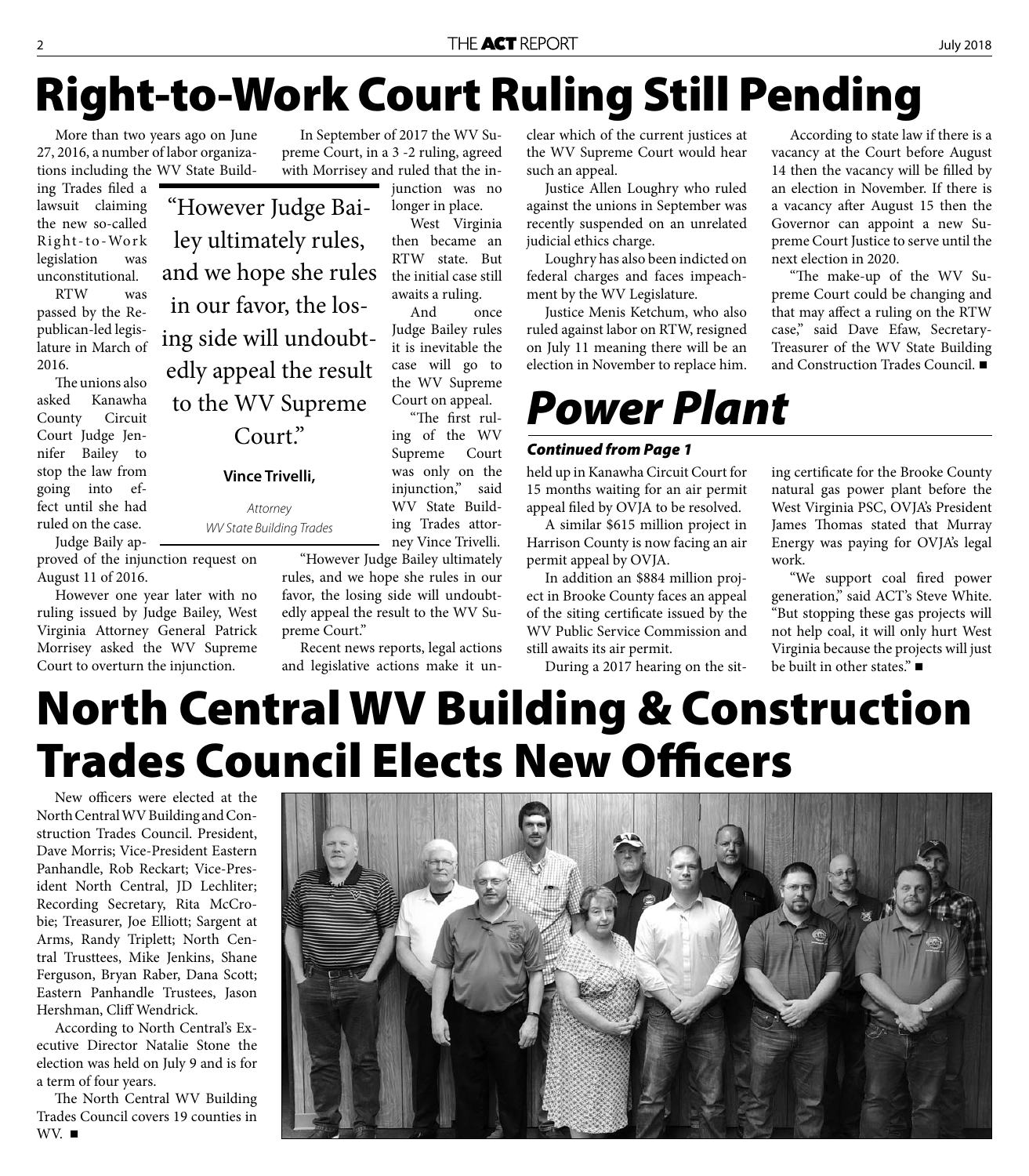

DAVID A. EFAW **SECRETARY-TREASURER** 

**BILL HUTCHINSON PRESIDENT** 

### **Building Trades Endorsements** for 2018 General Election

Joe Manchin Senate **House of Representatives** 1st Dist. David McKinley (R) 2nd Dist. Talley Sergent 3rd Dist. Richard Ojeda **State Senate** 1st William Ihlenfeld 2nd Denny Longwell James Leach 3rd **Brian Prim** 4th Mike Woelfel 5th Charles Sammons 6th 7th Ron Stollings Richard Lindsay 8th 9th William 'Bill' Wooton Stephen Baldwin 10th Bill Hamilton (R)  $11<sup>th</sup>$  $12<sub>th</sub>$ Mike Romano 13th **Bob Beach** 14th Stephanie Zucker  $15<sub>th</sub>$ Jason Armentrout (I) 16th John Unger  $17th$ **Terrell Ellis House of Delegates** 1<sub>st</sub> Diana Magnone Randy Swartzmiller **Phillip Diserio** 2nd 3rd Shawn Fluharty Erikka Storch (R) 4th Joe Canestraro Lisa Zukoff 5th Dave Pethtel 6th T. Chris Combs 7th Lissa Lucas David Bland 8th 9th Jim Marion 10th **Andy Daniel** Harry Deitzler J. Morgan Leach

Sarah Duncan

11th

| 12th | <b>Missy Morris</b>     | 38th | Tom Tull                        |
|------|-------------------------|------|---------------------------------|
| 13th | <b>Scott Brewer</b>     | 39th | David "Woody" Holmes            |
| 14th | <b>Brianne Solomon</b>  | 40th | Melissa Huffman                 |
| 16th | Sean Hornbuckle         | 41st | Paul O'Dell Jr.                 |
|      | Vera Miller (R)         | 42nd | Jeff Campbell                   |
|      | Matt Spurlock           |      | Cindy Lavender-Bowe             |
| 17th | Chad Lovejoy            | 43rd | <b>Bill Hartman</b>             |
|      | Matthew Rohrbach (R)    |      | Cody Thompson                   |
| 18th | Karen Nance             | 44th | Dana Lynch                      |
| 19th | Ken Hicks               | 45th | Matthew Kerner                  |
|      | Robert Thompson         | 46th | Robert "Bob" Stultz             |
| 21st | Phyllis White           | 47th | Ed Larry                        |
| 22nd | <b>Gary McCallister</b> | 48th | Robert Garcia                   |
|      | Zack Maynard (R)        |      | Richard Iaquinta                |
| 23rd | Rodney Miller           |      | Derek McIntyre                  |
| 24th | Ralph Rodighiero        |      | Tim Miley                       |
|      | <b>Timothy Tomblin</b>  | 49th | George Abel                     |
| 25th | Tony Paynter (R)        | 50th | Michael Angelucci               |
| 26th | <b>Ed Evans</b>         |      | Mike Caputo                     |
| 27th | Carol Bailey            |      | Linda Longstreth                |
|      | Phoebe Meadows          |      | Guy Ward (R)                    |
|      | Lacy Watson             | 51st | Barbara Fleischauer             |
| 28th | <b>Andrew Evans</b>     |      | Evan Hansen                     |
|      | Sandy Shaw              |      | Rodney Pyles                    |
| 29th | <b>Ricky Moye</b>       |      | Danielle Walker                 |
| 30th | Mick Bates              |      | John Williams                   |
| 31st | <b>Richard Snuffer</b>  | 52nd | <b>Gary Knotts</b>              |
| 32nd | Mel Kessler             | 53rd | Cory Chase                      |
|      | Luke Lively             | 54th | John Hott (R)                   |
|      | Margaret Staggers       | 55th | Isaac Sponaugle                 |
| 33rd | <b>David Walker</b>     | 56th | <b>Timothy Ryan</b>             |
| 34th | <b>Brent Boggs</b>      | 58th | Bibi Hahn                       |
| 35th | Andrew Byrd             | 59th | John Isner                      |
|      | <b>Renate Pore</b>      | 61st | Jason Barrett                   |
|      | <b>James Robinette</b>  | 63rd | Sam Brown                       |
|      | Doug Skaff Jr.          | 64th | Barby Frankenberry              |
| 36th | Amanda Estep-Burton     | 65th | Sammi Brown                     |
|      | Andrew Robinson         | 66th | David Dinges                    |
|      | Larry Rowe              | 67th | John Doyle                      |
| 37th | Mike Pushkin            |      | $Bold = Building Trades Member$ |